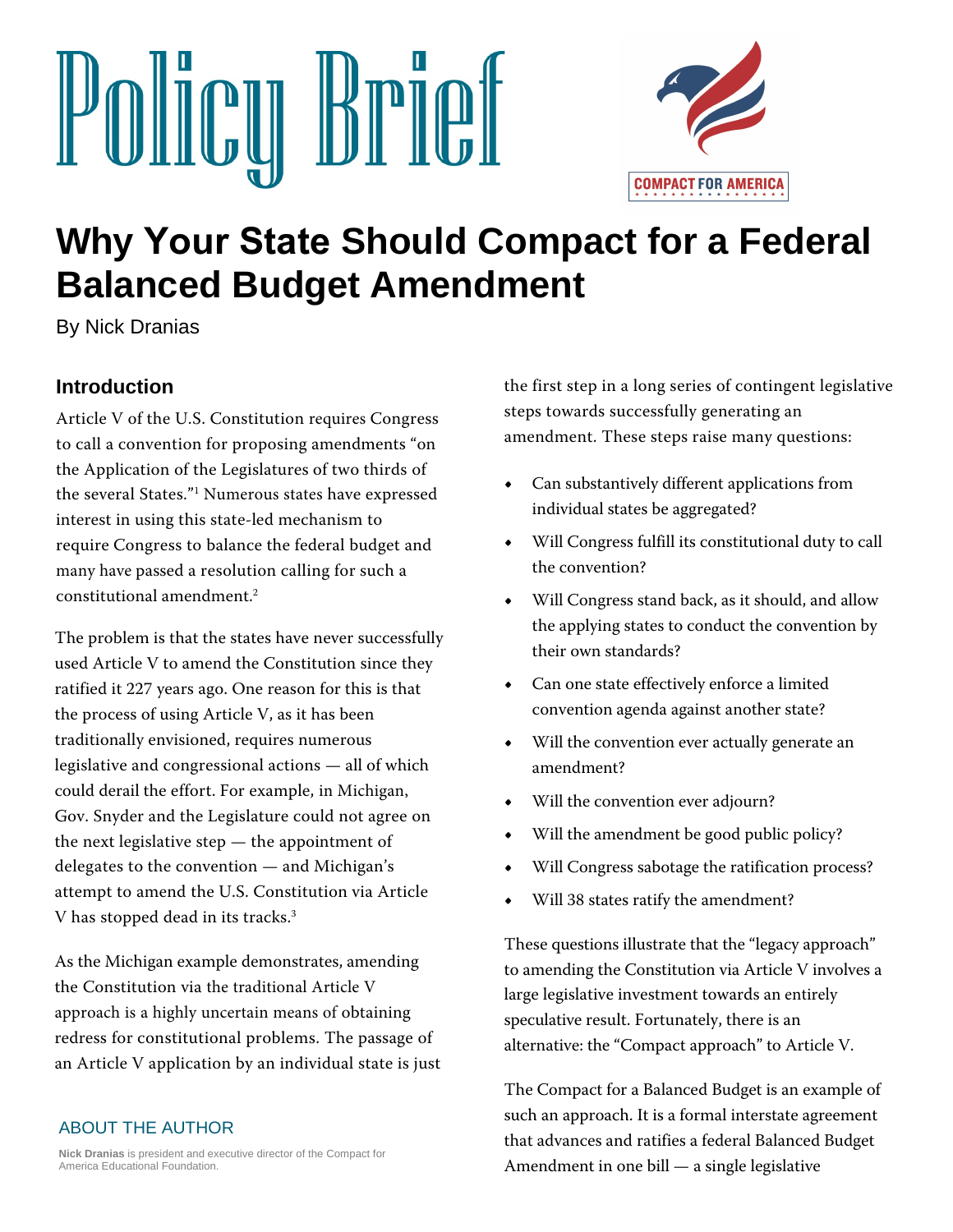action — passed by 38 state legislatures. The Compact commits these states (three-quarters of the total, which is the amount needed for ratification) to the entire constitutional amendment process in advance, so that the proposal of a specific, pre-drafted federal Balanced Budget Amendment is voted up or down within 24 hours at the convention it organizes. The convention is set in motion by a single congressional resolution, passed with simple majorities and with no presidential signature, which both calls the 24-hour convention and selects legislative ratification in advance.

With the Compact approach to Article V, state legislatures could conceivably target a convention to specific amen[d](#page-1-0)ments that could remedy the entire spectrum of perceived federal error, abuse, overreach and incompetence. And, contrary to popular mythology, limiting an Article V convention to proposing specific amendments in this way is supported abundantly by the latest Article V research.\*

The Compact approach is truly "Article V 2.0." This paper will describe the four main advantages of using the Compact approach to pass a federal Balanced Budget Amendment via Article V. These advantages are 1) certainty, 2) safety, 3) synergy and 4) speed.

# **Certainty**

All efforts to originate constitutional amendments from the states require the organization of a convention for proposing amendments under Article V of the U.S. Constitution. The Compact for a Balanced Budget ensures that states know precisely how the convention will operate and what the convention will produce before it is called.

The necessary agreement among the states (the actual "Compact") and the compact-activating congressional resolution predetermine all of the following:

- **•** The application to Congress advancing the desired federal Balanced Budget Amendment<sup>4</sup>
- **•** The identity and exact instruction of the convention delegates<sup>5</sup>
- The convention agenda<sup>6</sup>

 $\Box$  . The contribution of the contribution of the contribution of the contribution of the contribution of the contribution of the contribution of the contribution of the contribution of the contribution of the contributi

\_\_\_\_\_\_\_\_\_\_\_\_\_\_\_\_\_\_\_\_\_\_\_\_\_\_\_\_\_\_\_\_\_\_\_\_\_\_\_\_\_\_\_\_\_\_\_\_\_\_\_\_\_\_\_\_\_\_\_\_\_\_\_\_\_\_\_\_\_\_\_\_\_\_\_\_\_\_\_\_\_\_\_\_\_\_\_\_\_\_\_\_\_\_\_\_\_

- **•** A pre-commitment to considering the proposal of the desired Amendment and no other amendment<sup>7</sup>
- The convention rules and logistics<sup>8</sup>
- **•** A pre-commitment to ratifying the desired Amendment if it is proposed<sup>9</sup>

The most important of these elements is the precommitment to a specific federal Balanced Budget Amendment. Unlike the legacy approach, the Compact allows legislators to read, assess and vet the only amendment that will be proposed at the convention instead of delegating this authority to a body of yet-tobe-determined delegates.

Appendix A includes a detailed sectional analysis of the amendment advanced by the Compact for a Balanced Budget. The Compact approach to Article V is backed by recent research on the original interpretation of the U.S. Constitution (discussed in Appendix B). That research shows that the Article V application was originally meant to advance the specific text of one or more amendments to be proposed by the convention.

The Compact for a Balanced Budget also maintains a reasonable degree of certainty by organizing a commission to oversee the amendment process, enforce the Compact, manage logistics and confer with Congress and other states to keep everything on track. In fact, the Compact for a Balanced Budget Commission is already up and running. <sup>10</sup> The only question left open by the Compact is whether the convention it organizes will propose the contemplated federal Balanced Budget Amendment.

<span id="page-1-0"></span>See "Appendix B: Research on the Original Meaning of Article V."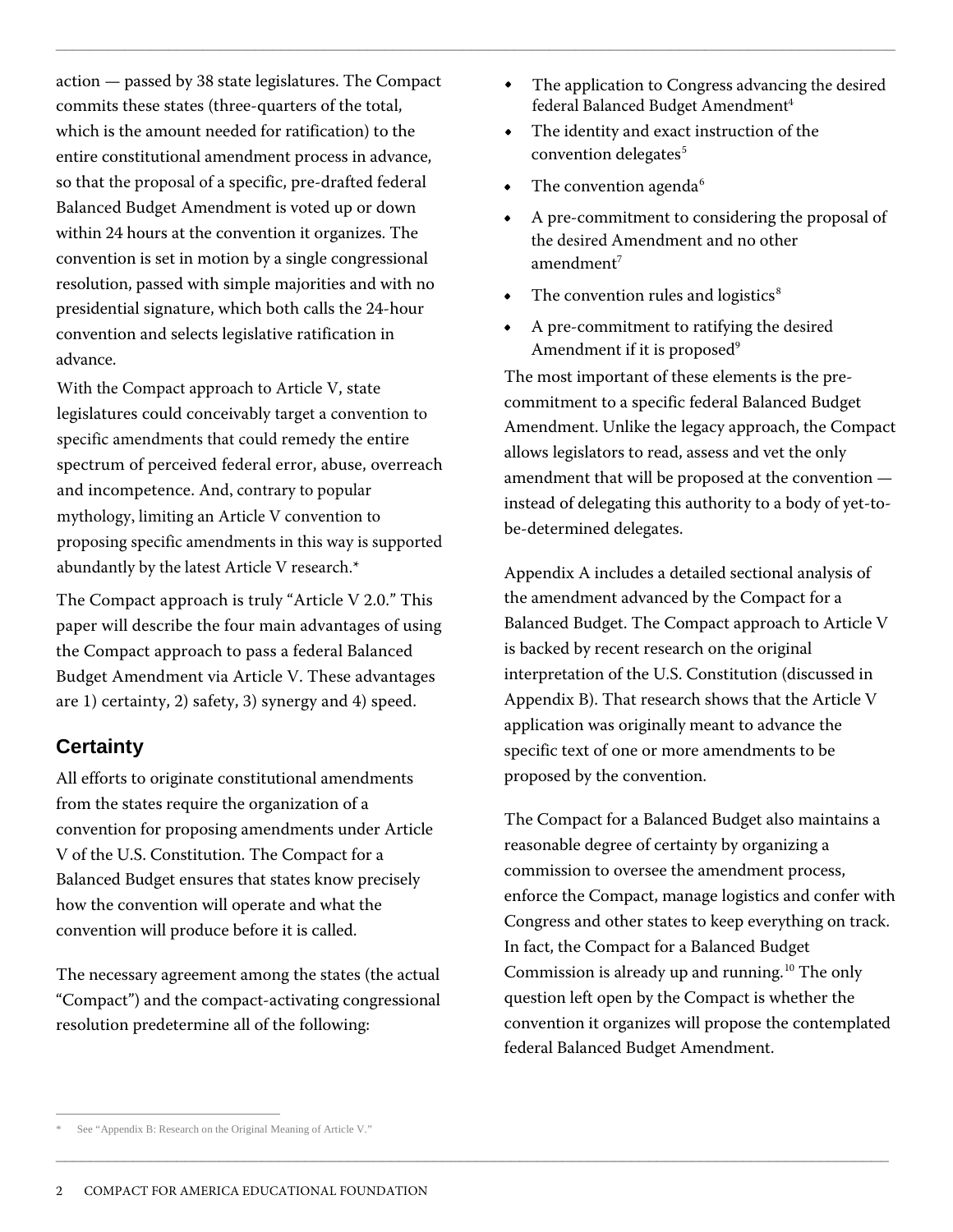# **Safety**

A Compact approach to Article V allows for four political and legal safeguards, which, in combination with the ratification requirement for any proposed amendment, makes it implausible that the convention will disregard the states' mandate and propose rogue amendments instead.

First, the legacy approach to Article V faces the risk of Congress hijacking or sabotaging the amendment process by claiming the power to determine convention rules and logistics in its call on the front end. On the back end of the process, Congress could also set an unreasonably short sunset date for ratification referral. That risk is avoided by the currently drafted congressional resolution that is part of the Compact for a Balanced Budget.

The congressional resolution needed to activate the Compact for a Balanced Budget contemplates Congress calling the convention expressly "in accordance with the Compact," and further selects, in advance, legislative ratification for the contemplated amendment if it is proposed by the convention.<sup>11</sup> This creates an opportunity to secure congressional cooperation and implied consent to the Compact with the support of simple majorities of each House.[\\*](#page-2-0)

But if Congress were nevertheless to refuse to call the convention in accordance with the Compact, and if the judiciary refused to intervene, every member state would be prohibited from attending the convention, which would deprive the convention of a quorum of states, as well as from ratifying anything it might attempt to generate without a quorum.<sup>12</sup> That prohibition on attendance and ratification would continue until the Congress yielded to the Compact or the Compact self-repealed on April 12, 2021, which

would expressly render the entire amendment process void *ab initio*, which means "as if it never existed."13 Thus, congressional interference with the Compactorganized amendment effort would function as a kill switch, preventing Congress from hijacking the amendment process.

 $\Box$  . The contribution of the contribution of the contribution of the contribution of the contribution of the contribution of the contribution of the contribution of the contribution of the contribution of the contributi

 $\_$  ,  $\_$  ,  $\_$  ,  $\_$  ,  $\_$  ,  $\_$  ,  $\_$  ,  $\_$  ,  $\_$  ,  $\_$  ,  $\_$  ,  $\_$  ,  $\_$  ,  $\_$  ,  $\_$  ,  $\_$  ,  $\_$  ,  $\_$  ,  $\_$  ,  $\_$  ,  $\_$  ,  $\_$  ,  $\_$  ,  $\_$  ,  $\_$  ,  $\_$  ,  $\_$  ,  $\_$  ,  $\_$  ,  $\_$  ,  $\_$  ,  $\_$  ,  $\_$  ,  $\_$  ,  $\_$  ,  $\_$  ,  $\_$  ,

Second, the Compact layers on numerous legal safeguards to keep the process on track and to function as additional kill switches in case of a rogue convention. It requires delegates from all member states to vote the Compact's limited agenda rules into place as the first order of business at the convention. It automatically forfeits the legal authority and disqualifies any rogue delegate or state. It bars all member states from attending a rogue convention or ratifying rogue amendments. Finally, the Compact declares all rogue actions of the convention and its participants void *ab initio*. 14

Third, the Compact empowers every member state's attorney general to enforce the Compact against every other member state in the federal and state courts located in the Northern District of Texas, a centrallylocated jurisdiction.<sup>15</sup> It thus imposes the legal obligation on one state to recognize the authority of another state's attorney general to enforce the obligation to hew to a limited convention agenda. By contrast, the legacy approach relies exclusively on the willingness of a given state to enforce its own laws, which may or may not instruct delegates to respect a limited convention agenda. If delegates go rogue at a legacy-organized Article V convention, other states have little recourse other than to rely on the state that sent the rogue delegates to enforce its own laws.

#### Fourth and finally, the Compact approach includes a "sunset" provision that automatically repeals the

<span id="page-2-0"></span>The Supreme Court ruled in *Hollingsworth v. Virginia* that Congress's role in the Article V amendment process does not implicate presidential presentment. *Hollingsworth v. Virginia* 3 U.S. 378 (1798); *Consumer Energy Council of Am. v. FERC*, 673 F.2d 425, 460 (D.C. Cir. 1982); *Special Constitutional Convention Study Committee, American Bar Association, Amendment of the Constitution by the Convention Method under Article V* 25 (1974). Although this ruling was applied specifically to the congressional proposal of amendments, there is reason to believe that Congress's convention call and ratification referral powers

would be treated the same way, even if exercised by way of a resolution giving implied consent to an interstate compact. Simply put, the contemplated congressional resolution's exercise of Congress's Article V call and ratification referral power is similar in legal effect to the direct proposal of constitutional amendments. In both cases, Congress is merely channeling a legislative proposal for further action by other bodies — it is not, itself, making federal law of the sort that alters legal rights and obligations.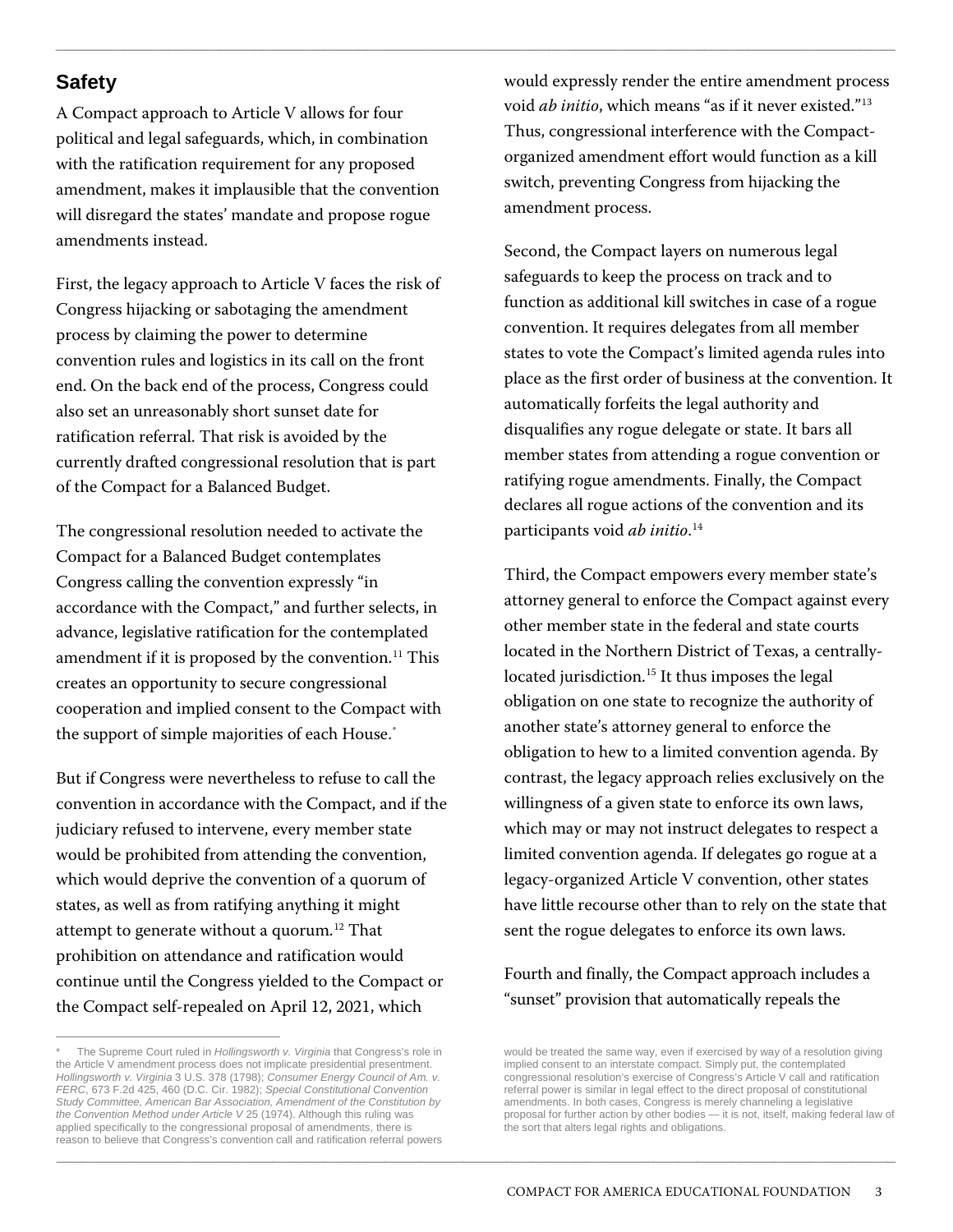Compact in seven years from its original enactment date.16 As a result, the Compact masses supermajority state support behind a specific, fully defined and known-in-advance political product. It does so in a period of time that is short enough to ensure that the political reputations that underpinned the Compact's passage are at stake in any decision to follow or abandon the terms of the Compact. This will create incentives for convention delegates to stick to the limited agenda of the Compact purely out of political self-preservation. This is especially the case if states retain the default setting of sending their sitting governor, who would have signed the Compact into law, to the convention as their sole delegate.

Taken together, the Compact clearly limits the activity at the convention it organizes to a straight up-or-down vote on the amendment it specifies. Rogue delegates and rogue actions would be identified and delegitimized for any deviation from the Compact's specified agenda.

# **Synergy**

Some proponents of the legacy approach to Article V believe that the states are only eight or nine applications away from triggering the two-thirds convention call for a Balanced Budget Amendment convention.17 One concern is that a state's legislative "bandwidth" would be wasted by adopting the Compact for a Balanced Budget when it has already applied for such a convention. The following explains how the Compact approach can work in conjunction with any other Article V effort already underway.

The Compact for a Balanced Budget is not redundant because it rolls up into one legislative action all of the state-enacted stages of the Article V process including the appointment of delegates, the specification of convention rules and logistics, and the precommitment to ratifying a specified amendment. Therefore, the Compact requires less overall legislative bandwidth to achieve its ultimate goal of a ratified

federal Balanced Budget Amendment than continuing with the legacy approach to Article V, *even in states that have already passed an application*. If legislative bandwidth is a concern, the Compact approach is the more legislatively efficient amendment vehicle.

But there is no need for a binary choice to be made between the legacy approach and the Compact approach to Article V, because the successful passage of the Compact works well together with any legacy effort already undertaken.

Each state that adopts the Compact pre-commits to ratifying the federal Balanced Budget Amendment it advances.18 If a legacy approach somehow succeeded in convening a convention before the Compact approach did, then the passage of the Compact bill would immediately supply that convention with a vetted federal Balanced Budget Amendment that is not only ready to be proposed, but which is already ratified in numerous states. The Compact approach thus enhances the efficiency and value of legacy Article V efforts, even if the legacy approach were to organize a convention first.

# **Speed**

 $\Box$  . The contribution of the contribution of the contribution of the contribution of the contribution of the contribution of the contribution of the contribution of the contribution of the contribution of the contributi

 $\Box$  . The contribution of the contribution of the contribution of the contribution of the contribution of the contribution of the contribution of the contribution of the contribution of the contribution of the contributi

The Compact approach can deliver a ratified amendment in as little as one session year. It transforms the amendment process into the rough equivalent of a ballot measure voted on by simple majorities of Congress and supermajorities of governors and state legislatures. Originating an amendment from the states becomes achievable in short order with adequate resources.

As discussed previously, the Compact approach works by consolidating into one interstate agreement all the legislative steps that are needed for states to use Article V to amend the U.S. Constitution. It also consolidates into one congressional resolution (a "concurrent resolution") all the legislative steps that Congress controls in the process (the convention call and the selection of mode of ratification). Once these actions are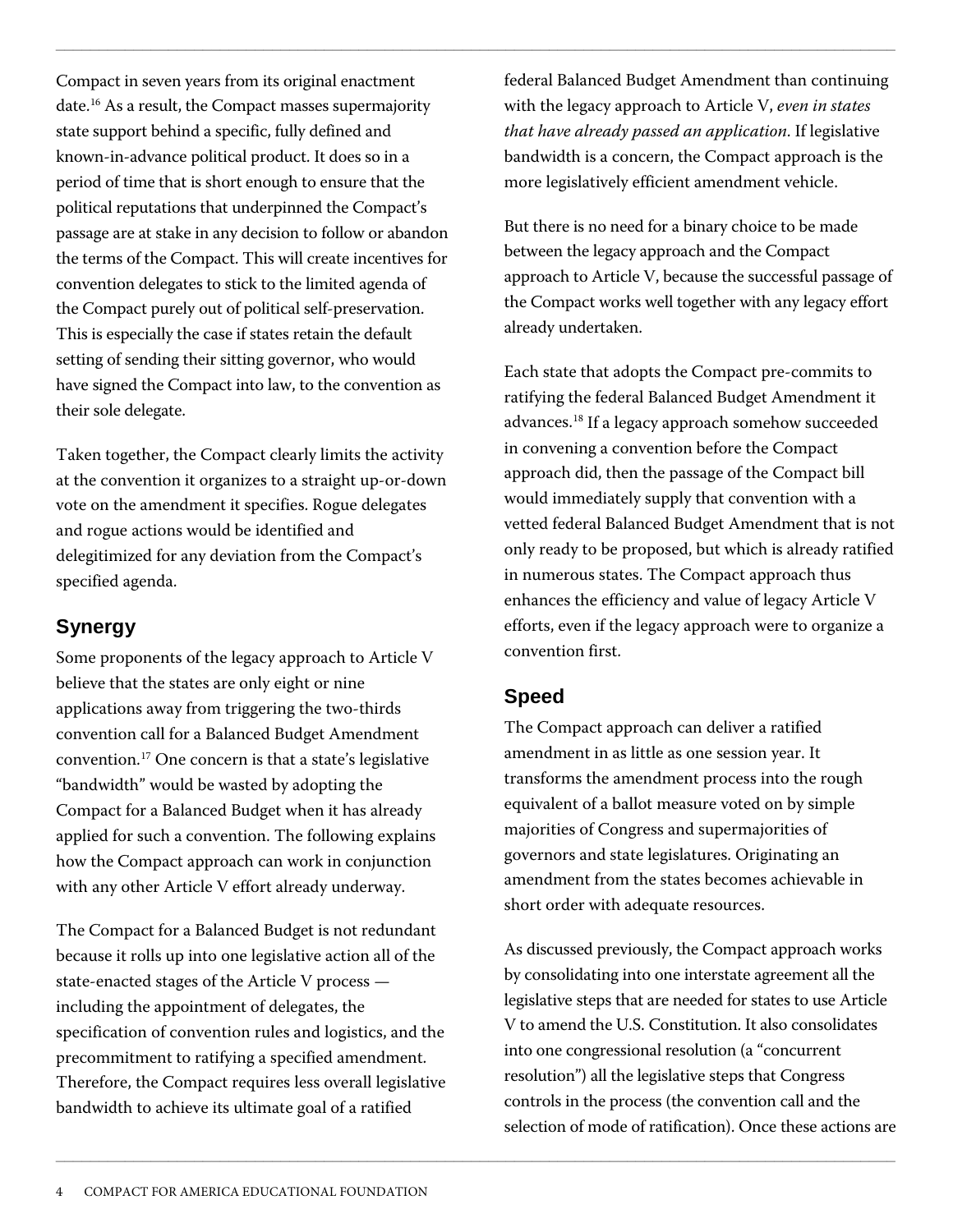completed, the only thing left is for the convention to meet and vote up or down the specific amendment contemplated in the compact and resolution.

The Compact approach achieves in three legislative stages and 39 total legislative actions (38 state laws plus one congressional resolution) what would otherwise take at least six legislative stages and over 100 total legislative actions using the legacy approach.

#### **Conclusion**

Taken together, the Compact approach to Article V has the unique advantages of certainty, safety, synergy and speed compared to the legacy approach. Combined, these advantages make it the most plausible vehicle for constitutional reform derived from the collective action of the states. Because of its streamlined and consolidated nature, the Compact for a Balanced Budget is closer to generating a ratified Balanced Budget Amendment than any other effort.

Four states have already adopted the Compact for a Balanced Budget, meaning that it is only 34 state enactments, one congressional resolution, and one 24 hour convention away from achieving a ratified amendment to the U.S. Constitution. In fact, it is twice as far along as the various legacy approaches underway, because they require at least 68 more state enactments, two congressional resolutions and one convention to achieve a ratified amendment (the nature of which is currently unknown).

History shows the plausibility of surmounting the thresholds needed for the Compact approach to generate a limited-government constitutional amendment. The National Center for Interstate Compacts maintained by the Council of State Governments lists existing interstate compacts in every state. Thirty-eight states have joined an interstate compact at least seven times before.19 Simple majorities of Congress have repeatedly voted in favor of a Balanced Budget Amendment proposal on the floor, only failing to reach the two-thirds threshold

required for a congressionally proposed amendment.<sup>20</sup> By contrast, so far, no legacy "convention of the states" approach to Article V has resulted in an amendment in over 227 years.

 $\Box$  . The contribution of the contribution of the contribution of the contribution of the contribution of the contribution of the contribution of the contribution of the contribution of the contribution of the contributi

With the national debt rocketing to \$20 trillion and beyond, baby-boomers retiring en masse, and the present value of unfunded entitlement programs enabled by the federal government's unlimited borrowing capacity estimated as high as \$210 trillion, your state should Compact for a Balanced Budget before it is too late.<sup>21</sup>

# **Appendix A: The Balanced Budget Amendment and Analysis\***

*Section 1. Total outlays of the government of the United States shall not exceed total receipts of the government of the United States at any point in time unless the excess of outlays over receipts is financed exclusively by debt issued in strict conformity with this article.*

*Section 2. Outstanding debt shall not exceed authorized debt, which initially shall be an amount equal to 105 percent of the outstanding debt on the effective date of this article. Authorized debt shall not be increased above its aforesaid initial amount unless such increase is first approved by the legislatures of the several states as provided in Section 3.*

For example, if there is \$20 trillion in outstanding federal debt on ratification of the amendment, the federal government will have a revolving line of credit limited to \$21 trillion. The extra \$1 trillion (5 percent of \$20 trillion) allows for a debt cushion to handle cash flow volatility and current borrowing rates for one to two years.

Alternatively, Congress, preparing for the impending ratification of the amendment, may sell enough bonds to set the initial debt limit high enough upon ratification to allow for a longer-term budget to be implemented. For instance, Congress could agree to a 10- to 70-year plan for reaching a balanced budget.

\_\_\_\_\_\_\_\_\_\_\_\_\_\_\_\_\_\_\_\_\_\_\_\_\_\_\_\_\_\_\_\_\_\_\_\_\_\_\_\_\_\_\_\_\_\_\_\_\_\_\_\_\_\_\_\_\_\_\_\_\_\_\_\_\_\_\_\_\_\_\_\_\_\_\_\_\_\_\_\_\_\_\_\_\_\_\_\_\_\_\_\_\_\_\_\_\_ \* Italicized text is the model language.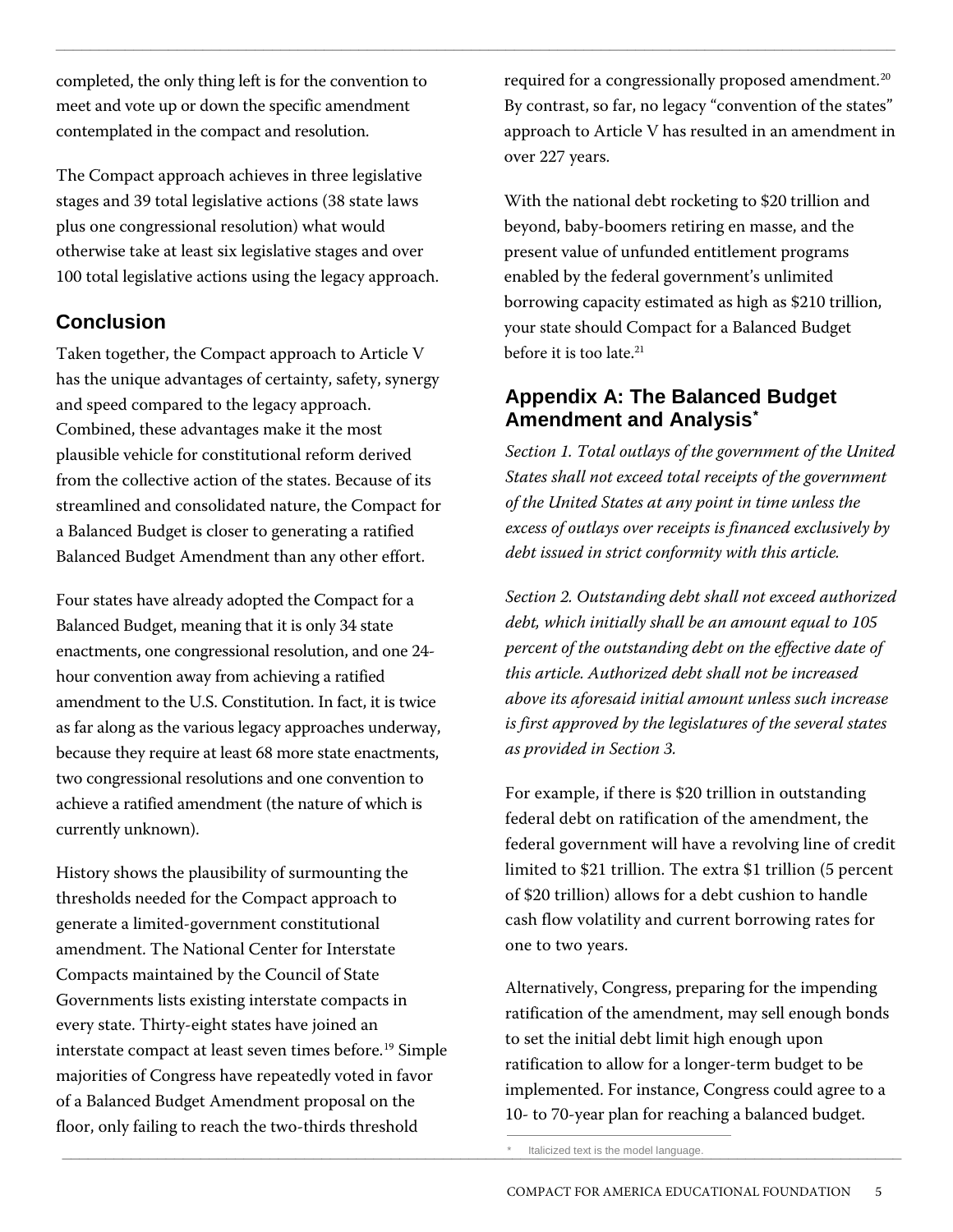Congress could add various measures to the proposed budget to make it credible and du[ra](#page-5-0)ble enough for the bonding market to absorb an otherwise large issuance of bonding to carry the entire plan into effect. By the time the amendment was ratified, the initial debt limit would be fixed at 105 percent of whatever bonding had been sold at that point, which would then simply give new credibility to that budget plan by constitutionally limiting borrowing capacity to the sum total of bonds previously issued to implement that plan plus a 5 percent cushion to allow for unforeseen contingencies. There may never be a need for further borrowing capacity under this scenario.

*Section 3. From time to time, Congress may increase authorized debt to an amount in excess of its initial amount set by Section 2 only if it first publicly refers to the legislatures of the several states an unconditional, single subject measure proposing the amount of such increase, in such form as provided by law, and the measure is thereafter publicly and unconditionally approved by a simple majority of the legislatures of the several states, in such form as provided respectively by state law; provided that no inducement requiring an expenditure or tax levy shall be demanded, offered or accepted as a quid pro quo for such approval. If such approval is not obtained within sixty (60) calendar days after referral then the measure shall be deemed disapproved and the authorized debt shall thereby remain unchanged.*

This section provides:

- States a seat at the table in determining national debt policy.
- Flexibility for national emergencies and to accommodate reasonable plans for more debt, such as what might be developed during the oneto two-year transitional phase allowed by the initial debt limit.

State legislators the ability to judge the wisdom of borrowing beyond the debt limit. These policymakers are familiar with budgeting and state debt limits, closer to the American people and have no control over the underlying federal appropriations. National debt policy judgments will thereby become more impartial, more resistant to special interest influence, and more transparent as the public policy debate occurs in 50 state capitols.

 $\Box$  . The contribution of the contribution of the contribution of the contribution of the contribution of the contribution of the contribution of the contribution of the contribution of the contribution of the contributi

<span id="page-5-0"></span>\_\_\_\_\_\_\_\_\_\_\_\_\_\_\_\_\_\_\_\_\_\_\_\_\_\_\_\_\_\_\_\_\_\_\_\_\_\_\_\_\_\_\_\_\_\_\_\_\_\_\_\_\_\_\_\_\_\_\_\_\_\_\_\_\_\_\_\_\_\_\_\_\_\_\_\_\_\_\_\_\_\_\_\_\_\_\_\_\_\_\_\_\_\_\_\_\_

Restoration of a small portion of the power the states once held to check and balance Washington before the 17th Amendment removed them from a position of control over the U.S. Senate. Washington will have a new incentive to respect the states and to restrain the abuse of debt. At the same time, to prevent corruption and the abuse of the referendum process, any proposal to increase the debt must be an unconditional, single-subject measure, which is free from taxing or spending quid pro quos, or it will not be legally effective.

States will begin preparation for their new role in anticipation of the ratification of the amendment and can adopt state law measures to streamline approval, perhaps even adopting automatic approval of new borrowing measures if certain emergency criteria are met (or perhaps automatic disapproval of new borrowing measures that are referred without an underlying budget plan).

*Section 4. Whenever the outstanding debt exceeds 98 percent of the debt limit set by Section 2, the President shall enforce said limit by publicly designating specific expenditures for impoundment in an amount sufficient to ensure outstanding debt shall not exceed the authorized debt. Said impoundment shall become effective thirty (30) days thereafter, unless Congress first designates an alternate impoundment of the same or greater amount by concurrent resolution, which shall become immediately effective.*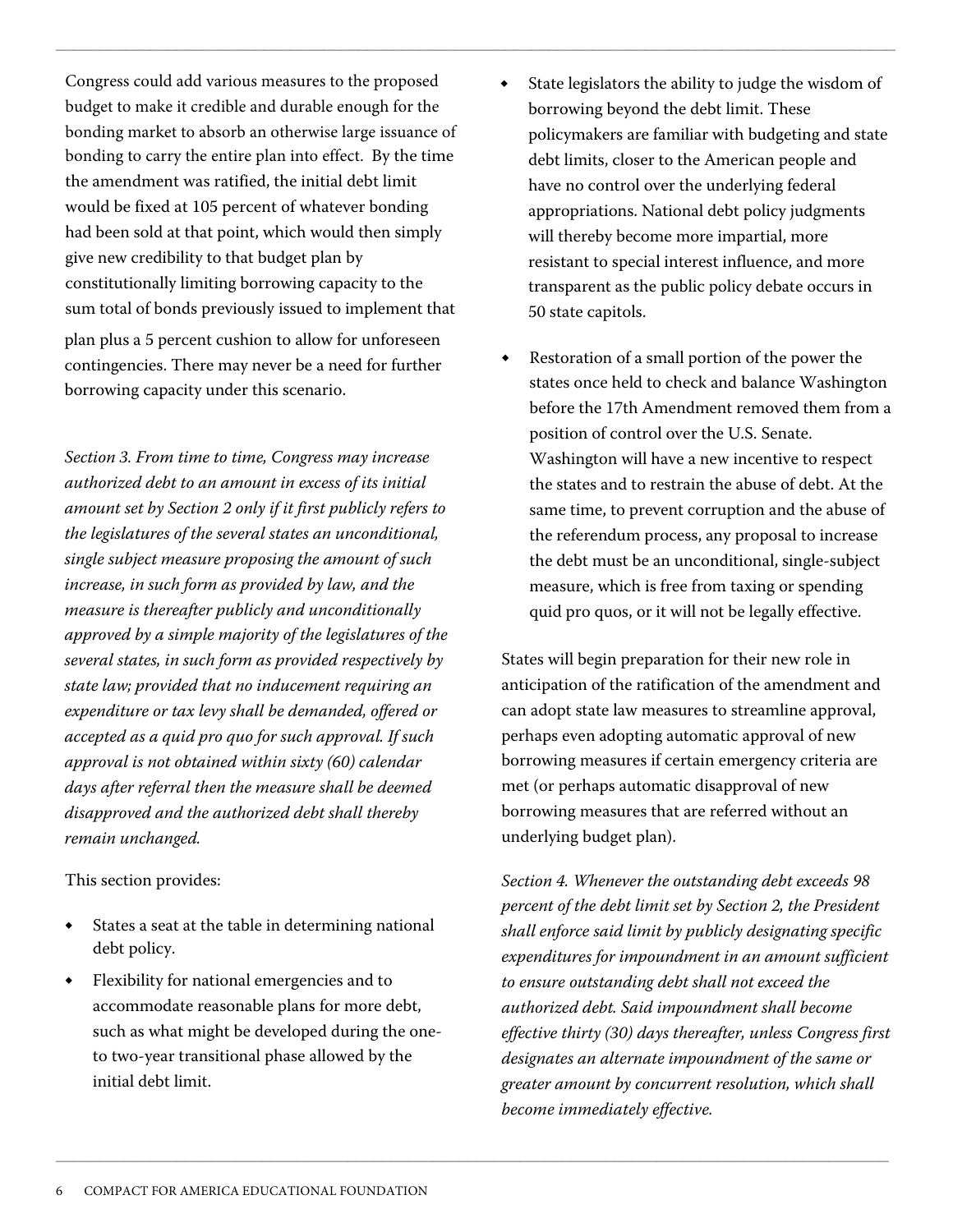*[Section 4 cont.] The failure of the President to designate or enforce the required impoundment is an impeachable misdemeanor. Any purported issuance or incurrence of any debt in excess of the debt limit set by Section 2 is void.* 

 $\Box$  . The contribution of the contribution of the contribution of the contribution of the contribution of the contribution of the contribution of the contribution of the contribution of the contribution of the contributi

 $\_$  ,  $\_$  ,  $\_$  ,  $\_$  ,  $\_$  ,  $\_$  ,  $\_$  ,  $\_$  ,  $\_$  ,  $\_$  ,  $\_$  ,  $\_$  ,  $\_$  ,  $\_$  ,  $\_$  ,  $\_$  ,  $\_$  ,  $\_$  ,  $\_$  ,  $\_$  ,  $\_$  ,  $\_$  ,  $\_$  ,  $\_$  ,  $\_$  ,  $\_$  ,  $\_$  ,  $\_$  ,  $\_$  ,  $\_$  ,  $\_$  ,  $\_$  ,  $\_$  ,  $\_$  ,  $\_$  ,  $\_$  ,  $\_$  ,

The President or Congress are required to enforce the debt limit by designating necessary spending delays when a red zone (98 percent of the debt limit) is reached. For instance, if the debt limit were \$21 trillion, the impoundment requirement would be triggered at \$20.58 trillion, which would be roughly 10 months before hitting the debt limit at current borrowing rates.

The provision prevents impoundments from being abused by the President (as they usually are during debt ceiling debates) by giving Congress a simple majority override (no presidential signature required). It also forces transparency on spending priorities and trade-offs long before the debt limit runs out, which is the starting point for real budget negotiations.

If neither the President nor Congress acts, spending will be limited to tax cash flow (per Section 1) when the debt limit is reached. Illegal debt is deemed void, which is the ultimate enforcement mechanism against violating the debt limit. This is because bond markets usually will not purchase void bonds.

*Section 5. No bill that provides for a new or increased general revenue tax shall become law unless approved by a two-thirds roll call vote of the whole number of each House of Congress. However, this requirement shall not apply to any bill that provides for a new end user sales tax which would completely replace every existing income tax levied by the government of the United States; or for the reduction or elimination of an exemption, deduction, or credit allowed under an existing general revenue tax.*

This provision keeps all fiscal options on the table, but the provision will cause spending reductions to look relatively more attractive as an initial means of closing deficits. It requires a supermajority for new or increased income or sales taxes, while preserving the current rule

of simple majority approval for new or increased taxes arising from: 1) the replacement of all income taxes with a non-VAT sales tax; 2) the elimination of tax loopholes; and 3) new or increased revenue measures that are not subject to the supermajority approval requirement, such as tariffs and user fees. These tax limits protect current generations from being sacrificed to future generations, just as the debt limit protects future generations from being sacrificed to current generations.

*Section 6. For purposes of this article, "debt" means any obligation backed by the full faith and credit of the government of the United States; "outstanding debt" means all debt held in any account and by any entity at a given point in time; "authorized debt" means the maximum total amount of debt that may be lawfully issued and outstanding at any single point in time under this article; "total outlays of the government of the United States" means all expenditures of the government of the United States from any source; "total receipts of the government of the United States" means all tax receipts and other income of the government of the United States, excluding proceeds from its issuance or incurrence of debt or any type of liability; "impoundment" means a proposal not to spend all or part of a sum of money appropriated by Congress; and "general revenue tax" means any income tax, sales tax, or value-added tax levied by the government of the United States excluding imposts and duties.*

These definitions maximize transparency and eliminate or strongly deter all known tactics used to circumvent constitutional debt limits. Abusive monetary policy, exotic borrowing vehicles, or financial games are prohibited or strongly deterred because total spending by every federal entity is limited by these definitions to cash-on-hand originating from taxes and other income (excluding proceeds from raiding trust funds or printing money) and full faith and credit borrowing.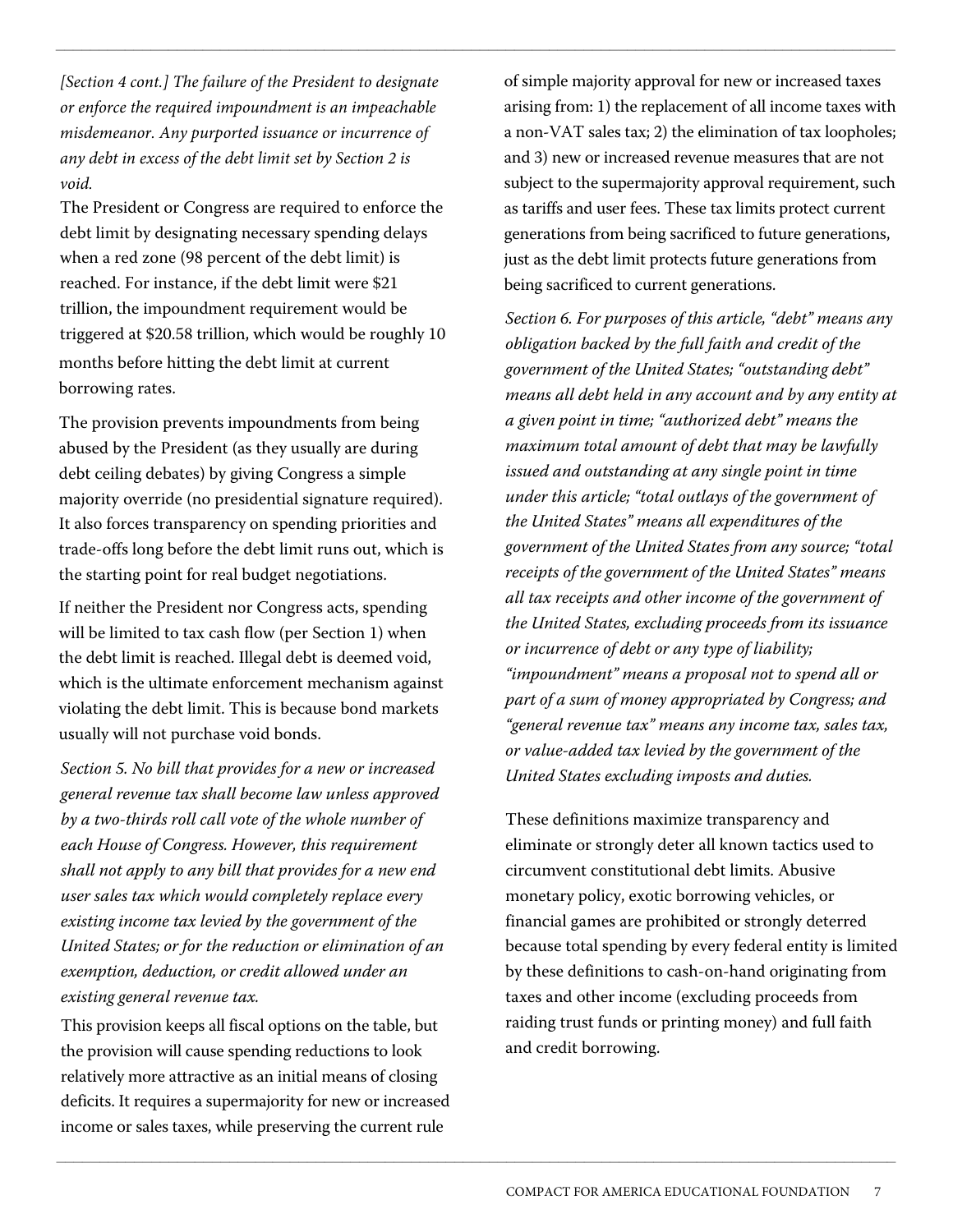*Section 7. This article is immediately operative upon ratification, self-enforcing, and Congress may enact conforming legislation to facilitate enforcement.*

 $\Box$  . The contribution of the contribution of the contribution of the contribution of the contribution of the contribution of the contribution of the contribution of the contribution of the contribution of the contributi

\_\_\_\_\_\_\_\_\_\_\_\_\_\_\_\_\_\_\_\_\_\_\_\_\_\_\_\_\_\_\_\_\_\_\_\_\_\_\_\_\_\_\_\_\_\_\_\_\_\_\_\_\_\_\_\_\_\_\_\_\_\_\_\_\_\_\_\_\_\_\_\_\_\_\_\_\_\_\_\_\_\_\_\_\_\_\_\_\_\_\_\_\_\_\_\_\_

This section ensures the amendment is effective as soon as it is ratified. It also allows Congress to fill any necessary procedural gaps, such as new Treasury Department budgetary controls, that will be necessary to enforce the amendment. For instance, Congress could pass a law requiring the Treasury to set aside a portion of the federal government's authorized borrowing capacity specifically for designated national emergencies or to handle cash-flow volatility, and then parcel out portions of that reserved borrowing capacity to agencies to help them manage the new "pay as you go" limit on spending.

#### **Appendix B: Research on the Original Meaning of Article V**

Recent research justifies the conclusion that the Founders regarded the Article V convention to be an instrument of the states to propose specific amendments in the "Application" that triggers the convention call.\* The notion that an Article V convention would ordinarily be an autonomous sovereign body free to draft any amendment it wished is inconsistent with this evidence.

The Compact for a Balanced Budget and its activating congressional resolution are the practical means to ensure the Founders' vision for Article V is actually enforced. The Compact approach to Article V ensures all legal and political disputes are settled before the untested process of convening a convention is initiated.

A key piece of evidence concerning the Founder's intent is the next-to-final draft of Article V and the edits made to it to produce the final draft. This is available in the Records of the Federal Convention of 1787. The next-to-final draft of Article V placed the power to propose amendments in the *hands of Congress* on "application" of the state legislatures.<sup>22</sup>

Because this mode of amending the Constitution was meant to allow the states to propose the amendments they desired, it is clear that Congress was not supposed to draft the amendments. (The draft already gave Congress the parallel power to draft and propose amendments by a two-thirds vote of each house.) Thus, the only source of the amendments that Congress could propose under this next-to-final formulation of Article V would have been applications that the states advanced. Of course, the final draft of Article V replaced Congress with a "Convention for proposing amendments" as the proposing body; but nothing in the Records of the Federal Convention of 1787 suggests that the Founders meant for the application to stop furnishing the text of desired amendments.<sup>23</sup>

In fact, applications were a common way of petitioning Congress for specific relief of all kinds during the Founding  $era.^{24}$  There is nothing in this custom and usage to suggest that the application for an Article V convention could not also propose specific relief in the form of one or more amendments to be placed before a convention. It would be odd to suggest that the Founders intended to deviate from this common and contemporaneous understanding of the nature and power of an application to Congress.

Taken together, this evidence of the drafting history and public understanding of application at the time of the founding supports the conclusion that the states retained the ability to specify amendments in their application (as in the next-to-final version of Article V), notwithstanding the replacement of Congress with a convention as the proposing body triggered by that application.

For similar research and analysis, see: Michael B. Rappaport, "The Constitutionality of a Limited Convention: An Originalist Analysis," *Constitutional Commentary* 81 (Apr. 6, 2012): 53, http://perma.cc/5YSM-M8HZ; Michael L. Stern, "Reopening the Constitutional Road to Reform: Toward a Safeguarded Article V Convention," *Tennessee Law Review* 78, no. 3 (Aug. 3, 2011), http://perma.cc/D4L7- 3ZS8; James Kenneth Rogers, "The Other Way to Amend the Constitution: The Article V Constitutional Convention Amendment Process," *Harvard Journal of Law & Public Policy* 30, no. 3 (2007), http://perma.cc/Z5VQ-93PX. \*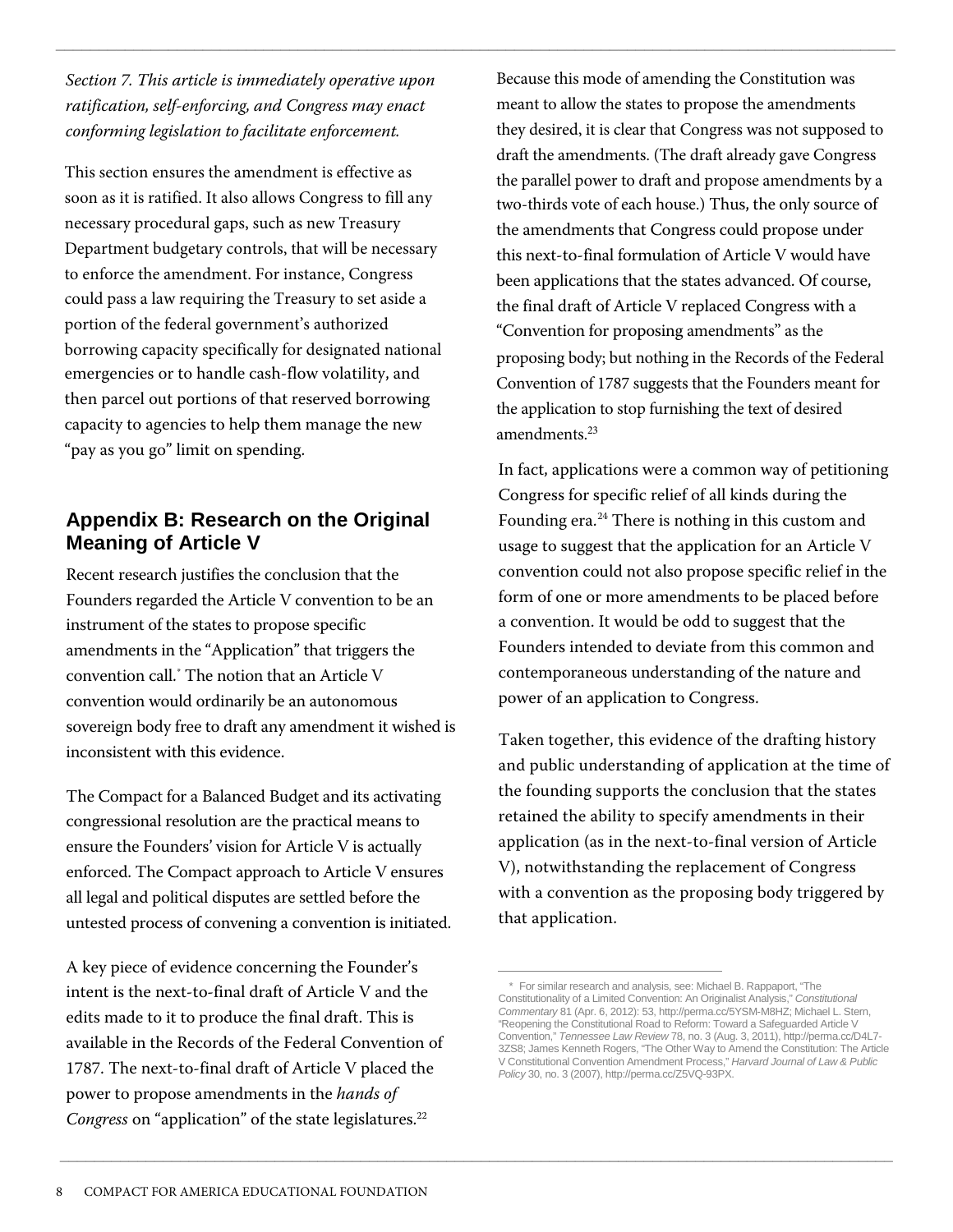Consider additional evidence:

- **◆** During the ratification debates over the Constitution, Tench Coxe said, "If two thirds of those legislatures require it, Congress must call a general convention, even though they dislike t[h](#page-8-0)e proposed amendments, and if three fourths of the state legislatures or conventions approve such proposed amendments, they become an actual and binding part of the Constitution, without any possible interference of Congress" [emphasis added]. Coxe further explained, "Three fourths of the states concurring will ensure any amendments, after the adoption of nine or more " [emphasis added].<sup>25</sup>
- **◆** Writing in Federalist No. 43, James Madison says the power of the states to originate amendments is equal to that of Congress.<sup>26</sup> This could only be true if the Article V application specified amendments and if the Article V convention were an instrumentality of the states in proposing the specified amendments.
- **◆** Writing in Federalist No. 85, Alexander Hamilton emphasizes how two-thirds of the states (then "nine") would seek "alterations" and "set on foot the measure" and that the people could rely on "State legislatures to erect barriers against the encroachments of the national authority."27 Obviously, an amendment is the "alteration" or "measure" of which Hamilton writes. This confirms the amendmentspecifying power of an Article V application, which alone is entirely controlled by two-thirds of the states through their legislatures.
- <span id="page-8-0"></span>**◆** Writing to John Armstrong on April 25, 1788, George Washington says "nine states" can get the amendments they desire, yet again in reference to the two-thirds threshold for calling an Article V convention.<sup>28</sup>

In a statement to the Virginia convention on June 16, 1788, George Nicholas wrote that state legislatures would apply for an Article V convention confined to a "few points;" and that "it is natural to conclude that those States who will apply for calling the convention will concur in the ratification of the proposed amendments."<sup>29</sup> Nicholas's conclusion is only "natural" on the assumption that the states would typically organize a convention after first agreeing on the amendments, presumably specified in their Article V application.

 $\Box$  . The contribution of the contribution of the contribution of the contribution of the contribution of the contribution of the contribution of the contribution of the contribution of the contribution of the contributi

 $\_$  ,  $\_$  ,  $\_$  ,  $\_$  ,  $\_$  ,  $\_$  ,  $\_$  ,  $\_$  ,  $\_$  ,  $\_$  ,  $\_$  ,  $\_$  ,  $\_$  ,  $\_$  ,  $\_$  ,  $\_$  ,  $\_$  ,  $\_$  ,  $\_$  ,  $\_$  ,  $\_$  ,  $\_$  ,  $\_$  ,  $\_$  ,  $\_$  ,  $\_$  ,  $\_$  ,  $\_$  ,  $\_$  ,  $\_$  ,  $\_$  ,  $\_$  ,  $\_$  ,  $\_$  ,  $\_$  ,  $\_$  ,  $\_$  ,

In a 1799 report on the Virginia resolutions concerning the Alien and Sedition laws, James Madison observed that the states could organize an Article V convention for the "object" of declaring the Alien and Sedition Acts unconstitutional. Specifically, after highlighting that "Legislatures of the States have a right also to originate amendments to the Constitution, by a concurrence of twothirds of the whole number, in applications to Congress for the purpose," Madison wrote that states could ask their senators to propose an "explanatory amendment" to clarify that the Alien and Sedition Acts were unconstitutional, and that two-thirds of state legislatures "might, by an application to Congress, have obtained a Convention for the same object."<sup>30</sup> Again, the application is the stated source of the desired amendment.

The bottom line is that those Founders who addressed the issue assumed or represented the view that the states' Article V "application" would advance the specific amendments desired by the states for proposal by the Article V convention.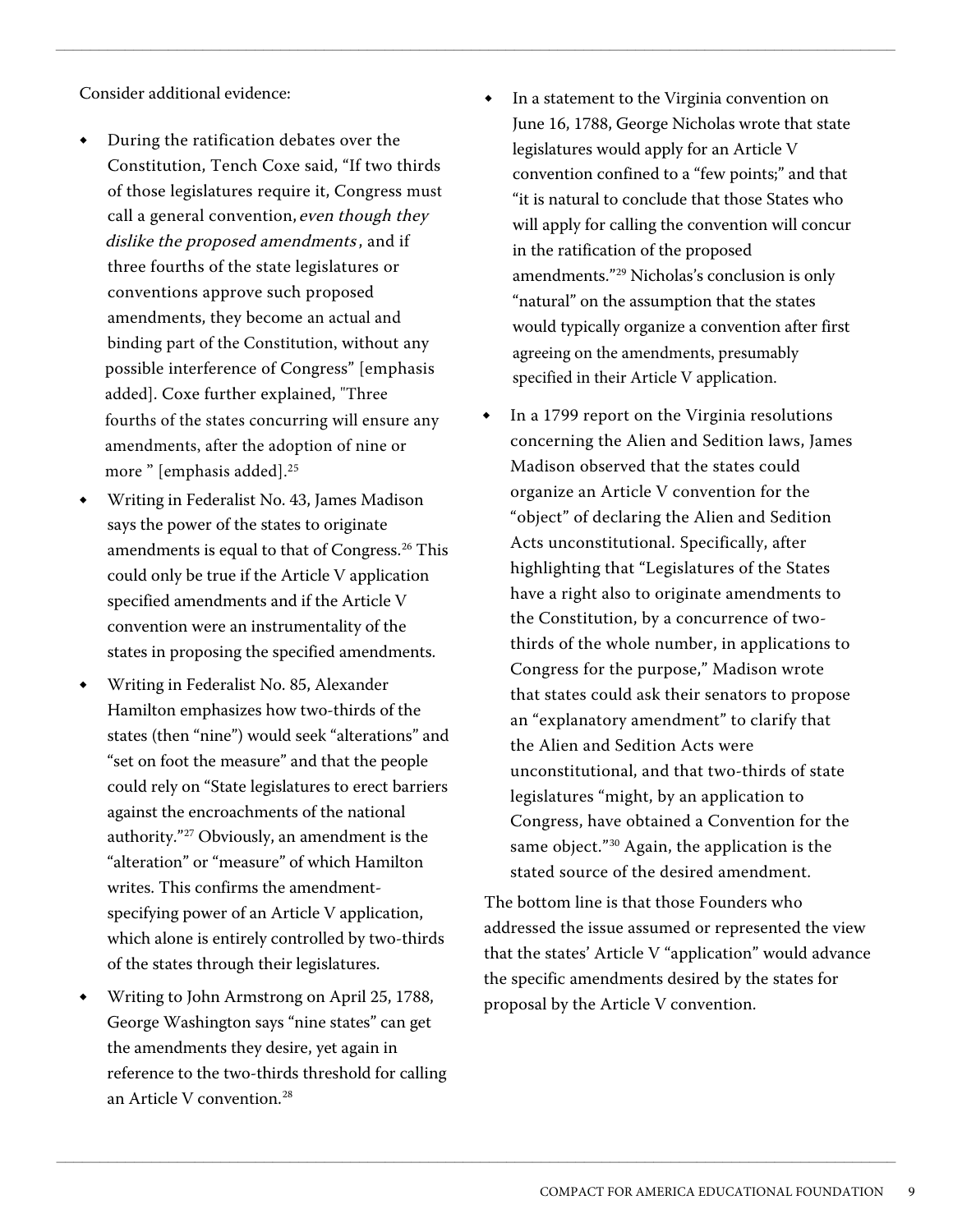1 U.S. Const. art. V; For example, see Emma Roller and David Weigel, "Give Me Amendments or Give Me Death" (Slate, Dec. 10, 2013), http://perma.cc/T7RV-JGUU.

2 Jonathan Oosting, "Michigan Petitions Congress for Federal Balanced Budget Amendment, Constitutional Convention," *MLive.com*, March 26, 2014, http://perma.cc/S3XJ-TKG7.

3 Jonathan Oosting, "Michigan Gov. Rick Snyder Vetoes Delegate Plan for Constitutional Convention," *MLive.com*, Dec. 29, 2014, http://perma.cc/2V3C-7U4A.

4 For example, "House Bill 1109 of 2015" (State of Texas, Feb. 3, 2015), art. V, http://perma.cc/9T4C-P9YM.

5 Ibid., Art. VI.

6 Ibid., Art. II, sec. 7; Art. VII, sec. 2.

7 Ibid., Art. II, sec. 7; Art. VII, sec. 1.

8 Ibid., Art. IV, VII, X.

9 Ibid., Art. IX.

10 "The Compact for a Balanced Budget Commission Public Record," 2015, http://perma.cc/N9EK-NPF7.

11 "H. Con. Res. 26: Effectuating the Compact for a Balanced Budget" (U.S. House of Representatives, March 19, 2015), sec. 102, http://perma.cc/24LR-77EB.

12 "House Bill 1109 of 2015" (State of Texas, Feb. 3, 2015), Art. VIII, sec. 1-2, http://perma.cc/9T4C-P9YM.

13 Ibid., Art. X, sec. 5, 7.

14 Ibid., Art. VI, sec. 6-10; Art. VIII, sec. 2.

15 Ibid., Art. X, sec. 4.

16 Ibid., Art. X, sec. 7.

17 For example, see: "The Balanced Budget Amendment in the States: Road Map to Ratification" (Balanced Budget Amendment Task Force, 2015), http://perma.cc/C83D-QRDV.

**Endnotes Endnotes 18** "House Bill 1109 of 2015" (State of Texas, Feb. 3, 2015), Art. IX, http://perma.cc/9T4C-P9YM.

 $\Box$  . The contribution of the contribution of the contribution of the contribution of the contribution of the contribution of the contribution of the contribution of the contribution of the contribution of the contributi

19 "Agreement on Detainers" (National Center for Interstate Compacts, 2011), http://perma.cc/X6EG-29VQ; "Compact on Mental Health" (National Center for Interstate Compacts, 2011), http://perma.cc/7EXH-YS5Q; "Compact on Placement of Children" (National Center for Interstate Compacts, 2011), http://perma.cc/AX48-ZN93; "Driver License Compact" (National Center for Interstate Compacts, 2011), http://perma.cc/ZE6J-2VUA; "Emergency Management Assistance Compact" (National Center for Interstate Compacts, 2011), http://perma.cc/KPS2- P5LC; "Interstate Compact for Adult Offender Supervision" (National Center for Education Statistics, 2011), http://perma.cc/HX9P-AA3L; "Interstate Corrections Compact" (National Center for Interstate Compacts, 2011), http://perma.cc/7R4N-J4CD; "2010- 2015 NASDTEC Interstate Agreement Signees" (National Association of State Directors of Teacher Education and Certification, Sept. 5, 2013), http://perma.cc/2MAK-GD4F.

20 Ernest J. Istook, Jr., "Considering a Balanced Budget Amendment: Lessons from History" (The Heritage Foundation, July 14, 2011), http://perma.cc/3T3W-MNWW.

21 Tom Sightings, "12 Baby Boomer Retirement Trends" (U.S. News, July 22, 2014), http://perma.cc/Q3EC-BQM3; Laurence J. Kotlikoff, "America's Fiscal Insolvency and Its Generational Consequences: Testimony to the Senate Budget Committee," Feb. 15, 2015, http://perma.cc/X48Y-WD4M.

22 Max Farrand, *The Records of the Federal Convention of 1787*, ed. Max Farrand (New Haven: Yal[e](#page-9-0) University Press, 1911), http://perma.cc/9AA4-Y737.

23 Ibid.

<span id="page-9-0"></span> $\Box$  . The contribution of the contribution of the contribution of the contribution of the contribution of the contribution of the contribution of the contribution of the contribution of the contribution of the contributi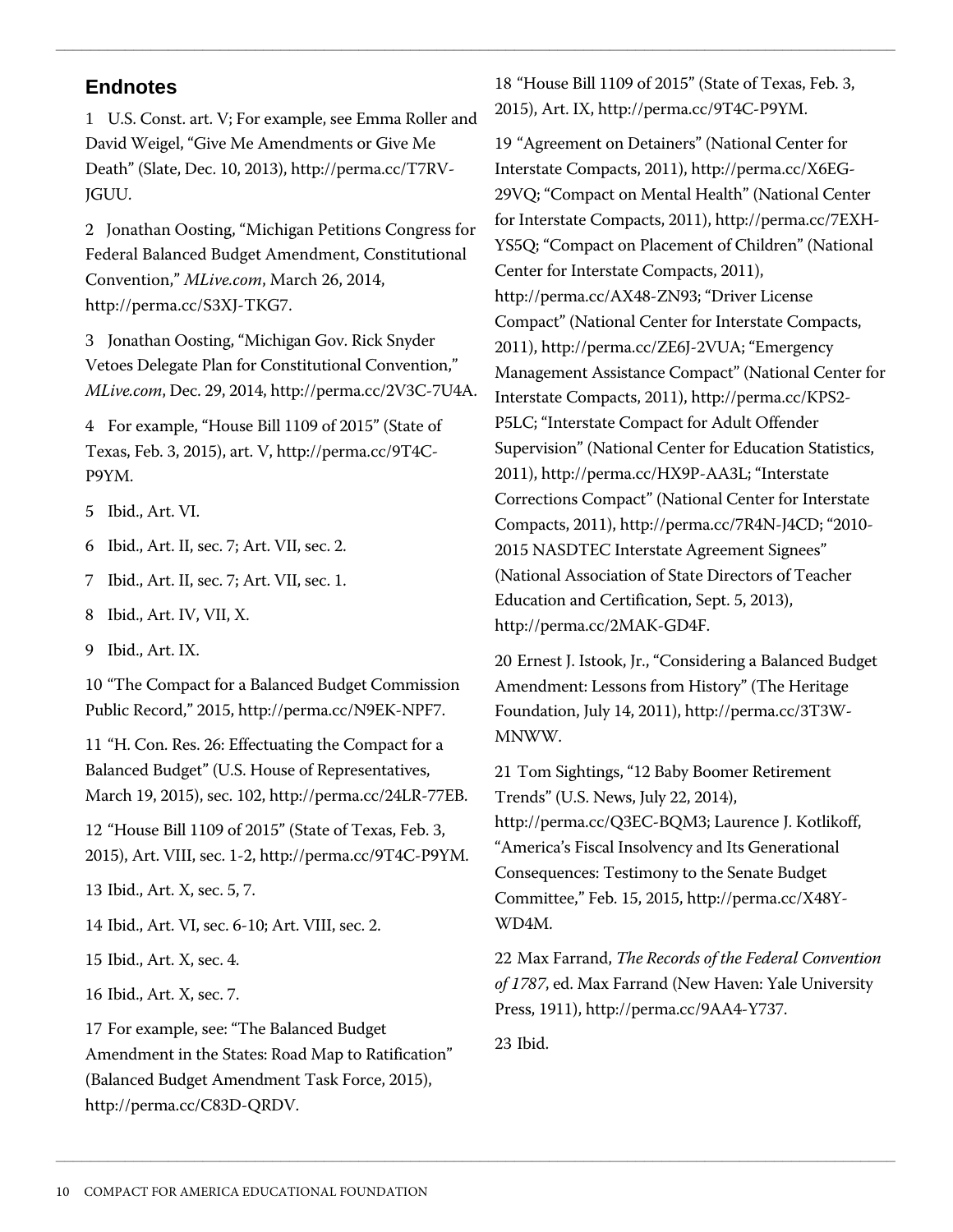24 For example, see: *Journals of the Continental Congress, 1774-1789*, XVII. (Library of Congress, 1910), 552–555, http://perma.cc/E2D8-955X; *Journals of the Continental Congress, 1774-1789*, XVIII. (Library of Congress, 1910), 928–930, http://perma.cc/9GHV-74TW.

 $\Box$  . The contribution of the contribution of the contribution of the contribution of the contribution of the contribution of the contribution of the contribution of the contribution of the contribution of the contributi

 $\_$  , and the set of the set of the set of the set of the set of the set of the set of the set of the set of the set of the set of the set of the set of the set of the set of the set of the set of the set of the set of th

25 John P. Kaminski et al., eds., *The Documentary History of the Ratification of the Constitution Digital Edition* (Charlottesville: University of Virginia Press, 2009), 1142–1143.

26 James Madison, "The Federalist Papers No. 43: The Powers Conferred by the Constitution Further Considered (continued)," *Independent Journal*, Jan. 23, 1788.

27 Alexander Hamilton, "The Federalist Papers: No. 85: Concluding Remarks," *Independent Journal*, Aug. 13, 1788, http://perma.cc/Q9U2-GLAN.

28 Theodore J. Crackel, ed., *The Papers of George Washington Digital Edition* (Charlottesville: University of Virginia Press, 2008), http://perma.cc/8RJH-NJF5.

29 Jonathan Eliot, ed., *The Debates in the Several State Conventions of the Adoption of the Federal Constitution*, vol. 3 (New York: Lenox Hill Pub. & Dist. Co. (Burt Franklin), 1974), http://perma.cc/6XBA-H926.

30 James Madison, *The Writings of James Madison*, ed. Gillard Hunt, vol. 6 (New York: G.P. Putnam's Sons, 1900), http://perma.cc/NLB4-D9JQ.